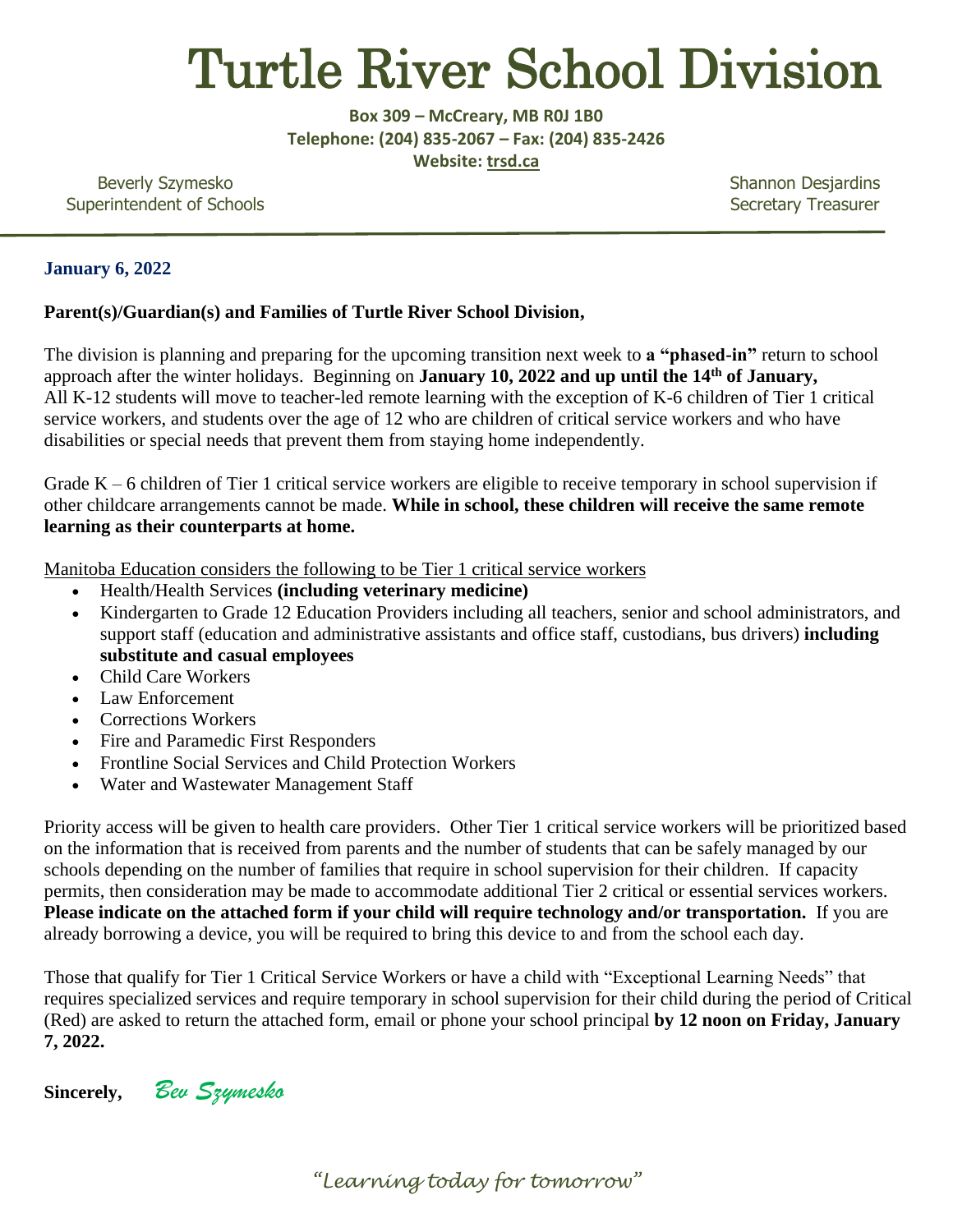## **Critical Services Worker School Request Form Instructions**

As a School shifts to a "Critical" (Red) response level under the Manitoba Pandemic Response System, schools and school divisions will endeavour to accommodate Kindergarten to Grade 6 children of critical services workers, where alternative care arrangements are not feasible.

School divisions will take all necessary measures to accommodate children of critical services workers with a view to safety and available resources, while maintaining two metres of physical distancing.

Tier One critical services workers will be eligible to have children accommodated in school. They will be prioritized by schools/school divisions as outlined below.

Manitoba Education considers the following to be critical services workers:

#### *Tier One:*

- o Health/Health Services **(including veterinary medicine)**
- $\overline{O}$  Kindergarten to Grade 12 Education Providers including all teachers, senior and school administrators, and support staff (education and administrative assistants and office staff, custodians, bus drivers) **including substitute and casual employees**
- $\overline{O}$  Child Care Workers
- $\Omega$  Law Enforcement
- $\Omega$  Corrections Workers
- $\bigcirc$  Fire and Paramedic First Responders
- $\overline{O}$  Frontline Social Services and Child Protection Workers
- $\bigcirc$  Water and Wastewater Management Staff
- $\bigcirc$  Other (please specify)

#### *Tier Two:*

Following accommodation of Tier One, divisions will then accommodate additional critical services workers.

This may include people who provide critical services to Manitobans, such as front-line natural resource workers, gas station attendants, and grocery store staff. Note: Schools and school divisions may also use their discretion to accommodate high-risk students in order to mitigate serious concerns of disengagement.

Schools and school divisions may also use their discretion to accommodate children (in other grade levels) of critical services workers who may require in-person support.

If you are a critical services worker for whom alternate care arrangements are not feasible, and you require your child(ren) to attend school please complete and submit this form to each school your child(ren) attends.

**Primary and Secondary Applicant(s):** In instances where there may be more than one parent/guardian who is a critical services worker, we strongly encourage one parent/guardian to identify as a secondary applicant, as per the attached form.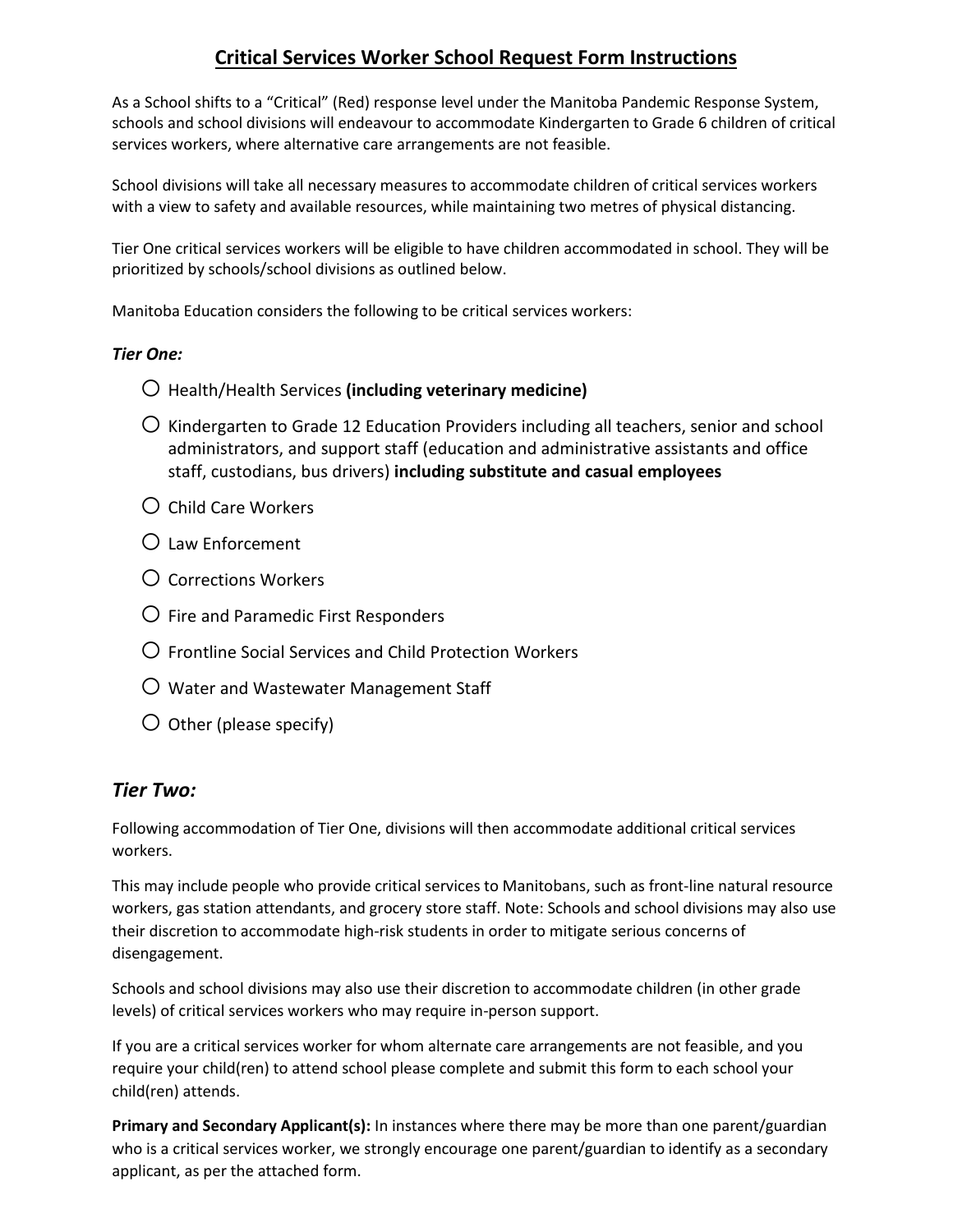## **Critical Services Worker School Request Form**

**Primary Applicant's Full and Legal Name (required):**

| Last Name           | <b>First Name</b> | Middle Name |
|---------------------|-------------------|-------------|
| <b>Phone Number</b> | Email             |             |
|                     |                   |             |

Primary Physical Address (Full)

## **Select Primary Applicant's Field of Work (please select):**

- o Health/Health Services **(including veterinary medicine)**
- $\overline{O}$  Kindergarten to Grade 12 Education Providers including all teachers, senior and school administrators, and support staff (education and administrative assistants and office staff, custodians, bus drivers) **including substitute and casual employees**
- $O$  Child Care Workers
- $O$  Law Enforcement
- $\Omega$  Corrections Workers
- $\bigcirc$  Fire and Paramedic First Responders
- $\overline{O}$  Frontline Social Services and Child Protection Workers
- $\bigcirc$  Water and Wastewater Management Staff
- $\bigcirc$  Other (please specify)

**Please note that your employer may be contacted**

| Name of Employer |  |  |
|------------------|--|--|
|------------------|--|--|

Title of Position

#### Full Address

Phone Number **Email** 

\_\_\_\_\_\_\_\_\_\_\_\_\_\_\_\_\_\_\_\_\_\_\_\_\_ \_\_\_\_\_\_\_\_\_\_\_\_\_\_\_\_\_\_\_\_\_\_\_\_\_\_\_\_\_\_\_\_\_\_\_\_\_\_\_\_\_\_\_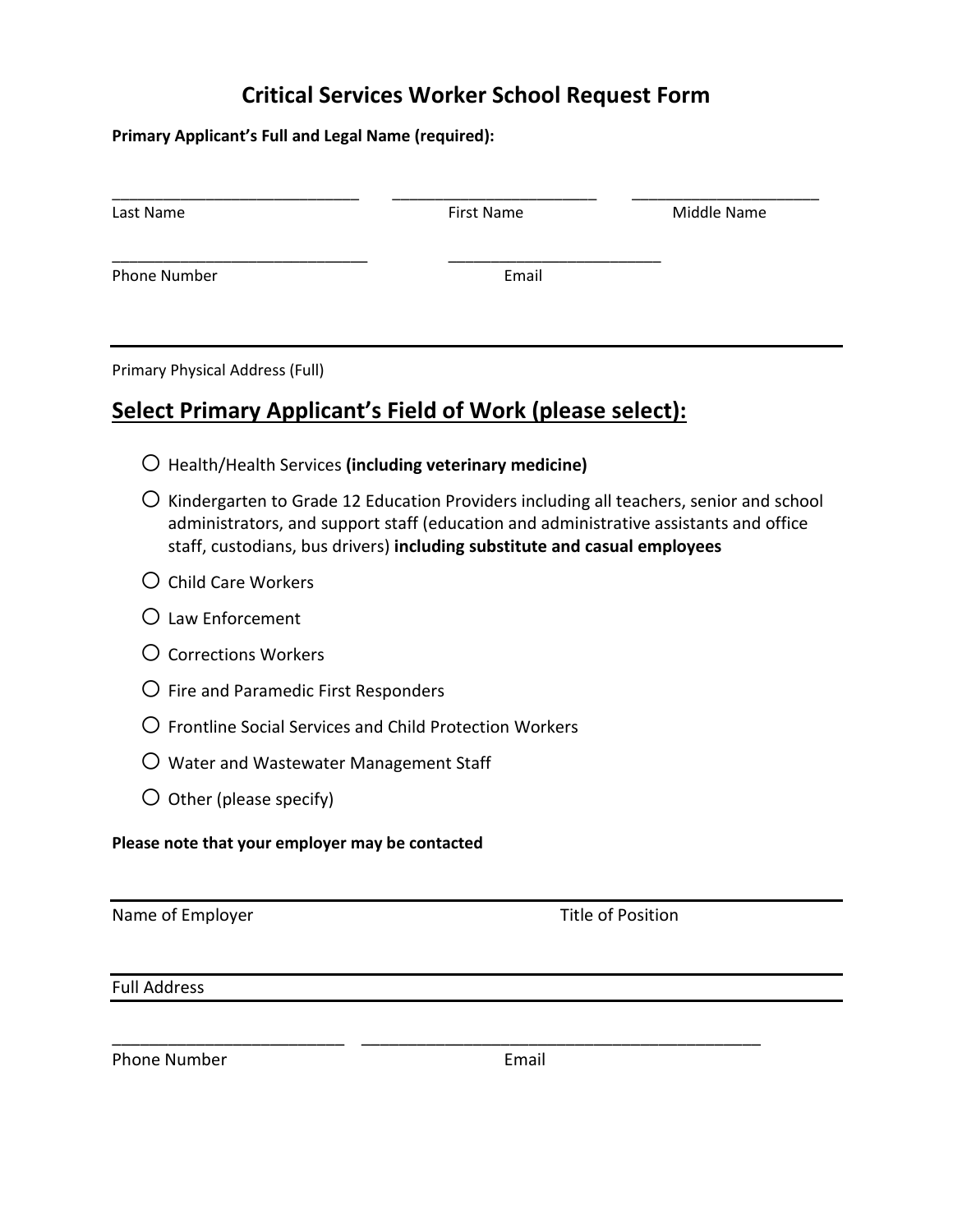# **Secondary Applicant (Optional)**

## **Secondary Applicant's Full and Legal Name (required):**

| Last Name                                                                                                                                                                                                                                                    | <b>First Name</b> | Middle Name              |
|--------------------------------------------------------------------------------------------------------------------------------------------------------------------------------------------------------------------------------------------------------------|-------------------|--------------------------|
| <b>Phone Number</b>                                                                                                                                                                                                                                          | Email             |                          |
| Primary Physical Address (Full)                                                                                                                                                                                                                              |                   |                          |
| Health/Health Services (including veterinary medicine)                                                                                                                                                                                                       |                   |                          |
| Kindergarten to Grade 12 Education Providers including all teachers, senior and school<br>administrators, and support staff (education and administrative assistants and office<br>staff, custodians, bus drivers) including substitute and casual employees |                   |                          |
| <b>Child Care Workers</b>                                                                                                                                                                                                                                    |                   |                          |
| Law Enforcement                                                                                                                                                                                                                                              |                   |                          |
| <b>Corrections Workers</b>                                                                                                                                                                                                                                   |                   |                          |
| Fire and Paramedic First Responders                                                                                                                                                                                                                          |                   |                          |
| Frontline Social Services and Child Protection Workers                                                                                                                                                                                                       |                   |                          |
| $\bigcirc$ Water and Wastewater Management Staff                                                                                                                                                                                                             |                   |                          |
| $\bigcirc$ Other (please specify)                                                                                                                                                                                                                            |                   |                          |
| Please note that your employer may be contacted                                                                                                                                                                                                              |                   |                          |
| Name of Employer                                                                                                                                                                                                                                             |                   | <b>Title of Position</b> |
| <b>Full Address</b>                                                                                                                                                                                                                                          |                   |                          |
|                                                                                                                                                                                                                                                              |                   |                          |

Phone Number **Email** 

\_\_\_\_\_\_\_\_\_\_\_\_\_\_\_\_\_\_\_\_\_\_\_\_\_ \_\_\_\_\_\_\_\_\_\_\_\_\_\_\_\_\_\_\_\_\_\_\_\_\_\_\_\_\_\_\_\_\_\_\_\_\_\_\_\_\_\_\_